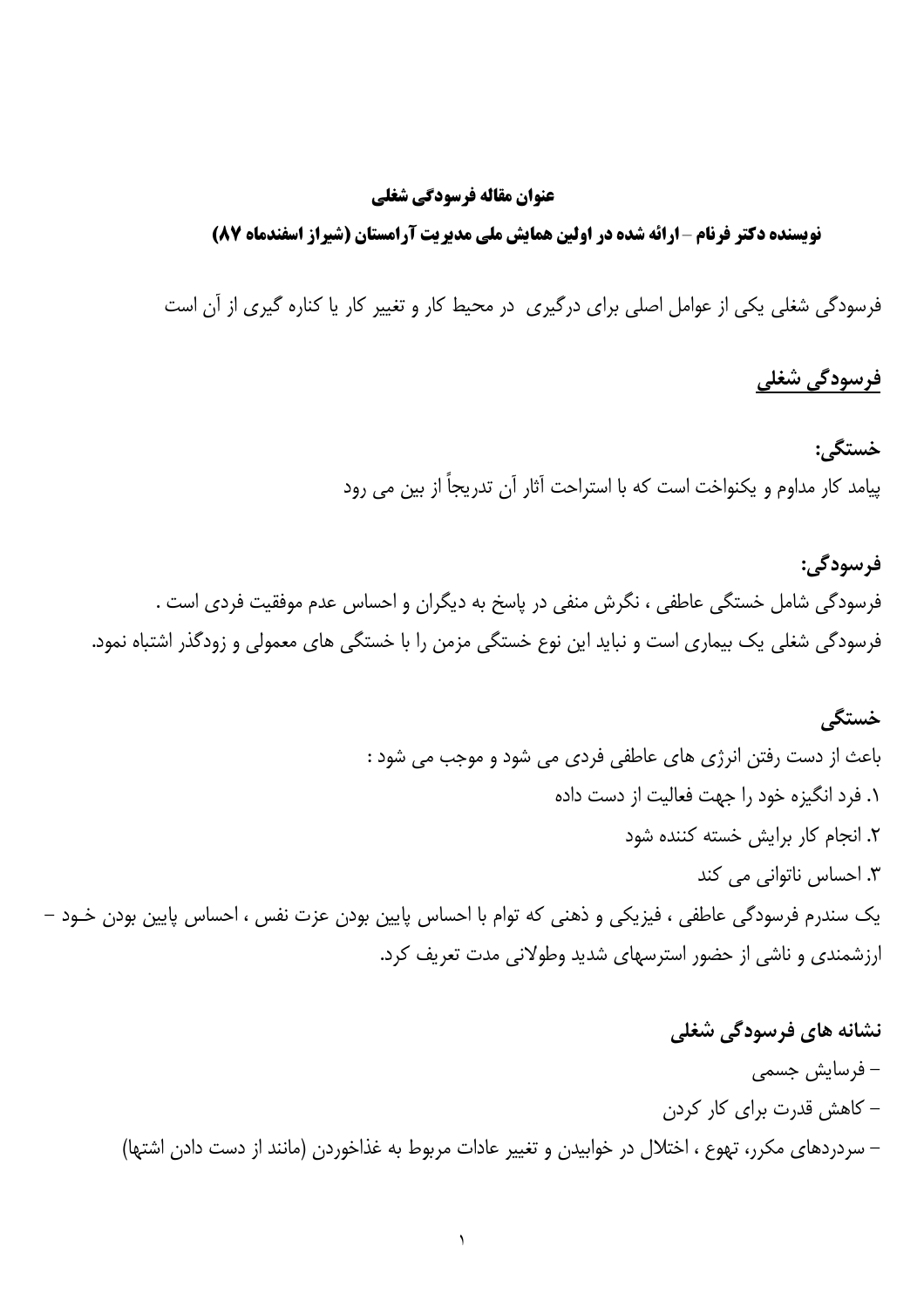۰. شاخص های رفتاری ۲. شاخصها*ی* هیجانی ۳. شاخص ها*ی* نگرشی ۴. شاخصهای روان تنی ۵. شاخصها*ی* سازمانی

**۱- شاخص های رفتاری** – تحریک پذیری و پرخاشگری – کناره گیری از دیگران – كاهش توانايي براى انجام دادن وظايف شغلي – محدود شدن فعالیتهای اجتماعی و تفریحی – افزایش موارد سوء مصرف دارو – افزایش مشکلات وناسازگاری بامدیران ،کارمندان ،همکاران ،همسر و فرزندان

**-** ,+:05#+TX P  0 P -\*
 +/-0) P 5
"-5#5- /-0) P %\*15
Tcb"#d" /-0) P 15-1
1 

#C/-0) P "-3"/-0) P X/-0) P ?/-0) P 1 +:05<#9> 
 P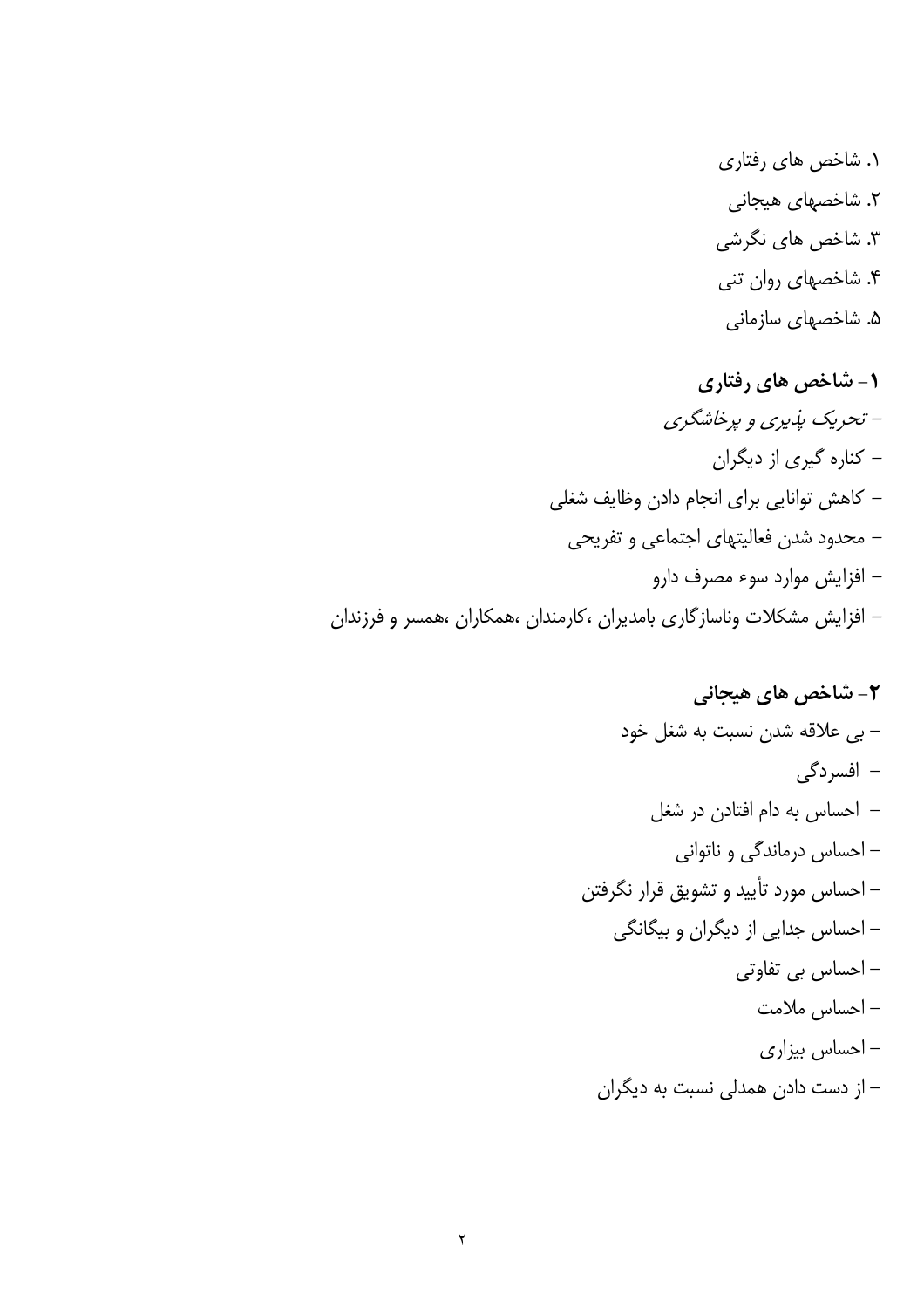نگرش منفی در پاسخ به دیگران – این بعد فرسودگی به پاسخ های غیر احساسی و خشنِ فرد نسبت به مراجعان و همکاران مربوط می شود . – فرد مبتلا به سندرم فرسودگی شغلی احساسات منفی و نگرش های منفی همراه با سرزنش دیگران دارد و افـراد را بـه صورت یک شی غیر انسانی درک می کند

> ۳- شاخص های نگرشی – بدبینی و بدگمانی نسبت به دیگران – بی اعتمادی نسبت به مدیریت سازمان محل کار خود – گله مند شدن از دیگران

۴- شاخص های روان تنی – احساس خستگی – ابتلا به دردهای عضلانی – انواع سردردها - بی نظمی درعادات ماهانه در زنان - تغییر در عادات برای خوابیدن (کم خوابی ) – ابتلا به اختلال گوارشی و سرماخوردگی های مکرر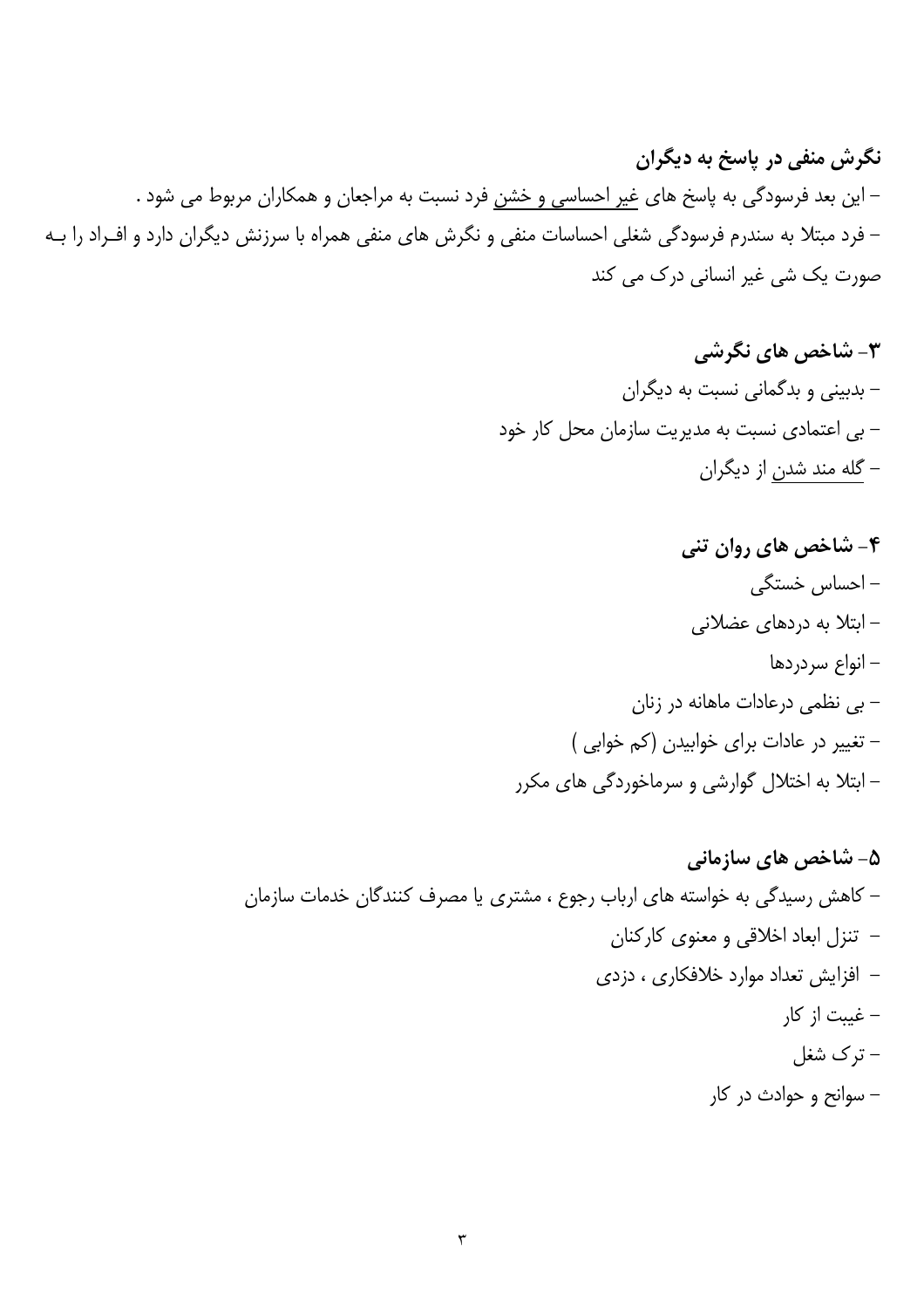# ۶- عدم موفقیت فردی

– در این بعد از فرسودگی شغلی فرد احساس می کند عملکرد وی همراه باموفقیت نیست و به عبارت دیگر عملکرد یا موفقيت ادراكي مطرح است نه عملكرد و موفقيت واقعي .

علل پیدایش فرسودگی شغلی عامل اصلی و اولیه ایجاد فرسودگی کاری عبارت است از اینکه شخص در مدت طولانی تحت فشارهای روانی و عصـبی شدید باشد.

عوامل فرسودگی شغلی ۱– عوامل درون فردي ٢- عوامل بين فردي ٣- عوامل سازماني

۱- عوامل درون فردی - عدم آمادگی برای احراز شغل : ⊣فرادی که آموزش های لازم برای احراز شغل را کسب نکرده اند آمادگی بیشتری برای مبتلا شدن به فرسودگی شـغلی , ا دارند .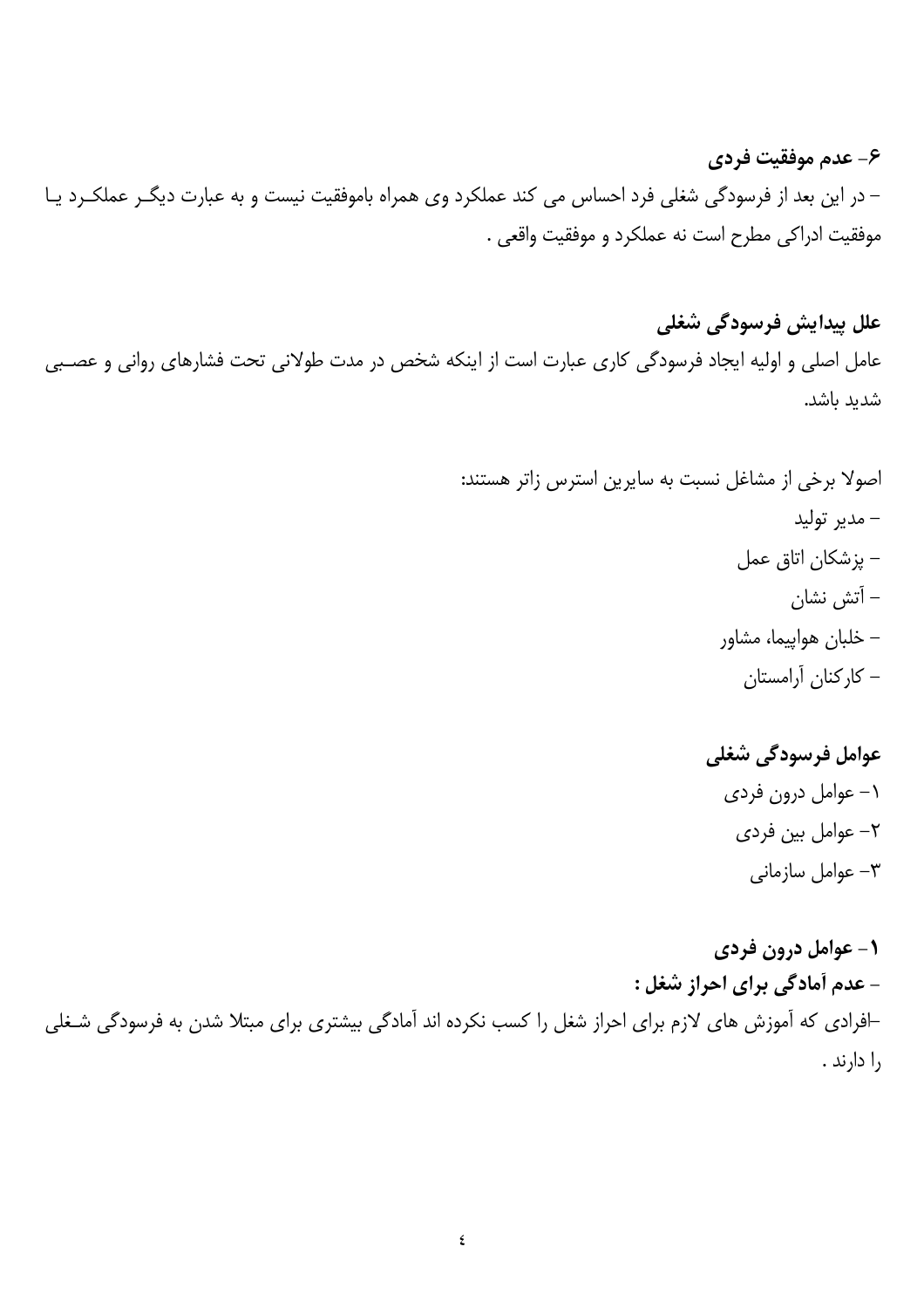# ٢- عوامل بين فردي

– حمایت – وضعیت تاهل : موارد کمتری از فرسودگی شغلی در بین اشخاص متاهل نسبت به افراد مجرد گزارش شده است

۳- عوامل سازمانی-نقش مدیران ١– ناآشنا بودن افراد با هدف يا اهداف سازمان يا قابل درك نبودن اين اهداف براي آنان ٢– سياستهايي كه مديريت سازمان در ابعاد مختلف وضع مي كند يا در عمل به كار مي گيرد. ۳ – شیوه های رهبری و مدیریت در سطوح سرپرستی (یا سبک رهبری سرپرستان واحدها در سازمان ). ۴- سخت و غیرقابل انعطاف بودن قوانین ، مقررات و آیین نامه ها در سازمان . ۵– ناسالم بودن شبکه های ارتباطی در سازمان و فقدان ارتباط های دوطرفه و از پایین به بالا در سازمان . ۶ – بی توجهی مدیریت سازمان به امور کارکنان (رفاهی ، درمانی ، تفریحی و…) ٧– عدم بهره گيري از همه توان و استعدادهاي بالقوه افراد در انجام دادن وظايف شغلي ٨– مبهم بودن نقش فرد در سازمان و در فرايند توليد، توزيع و مصرف كالاها و خدمات ارائه شده توسط سازمان . ۹- ناراضی بودن افراد از سازمان یا از شغل خود. ۱۰– فقدان امکانات لازم برای رشد و ترقی یا ارتقای افراد در سازمان . 11- انجام کاری بیش از توان افراد و محدوده کاری ١٢– واگذار كردن مسئوليتهاى بيش از ظرفيت افراد به آنان و ترس از توانايى براى انجام دادن اين مسئوليتها.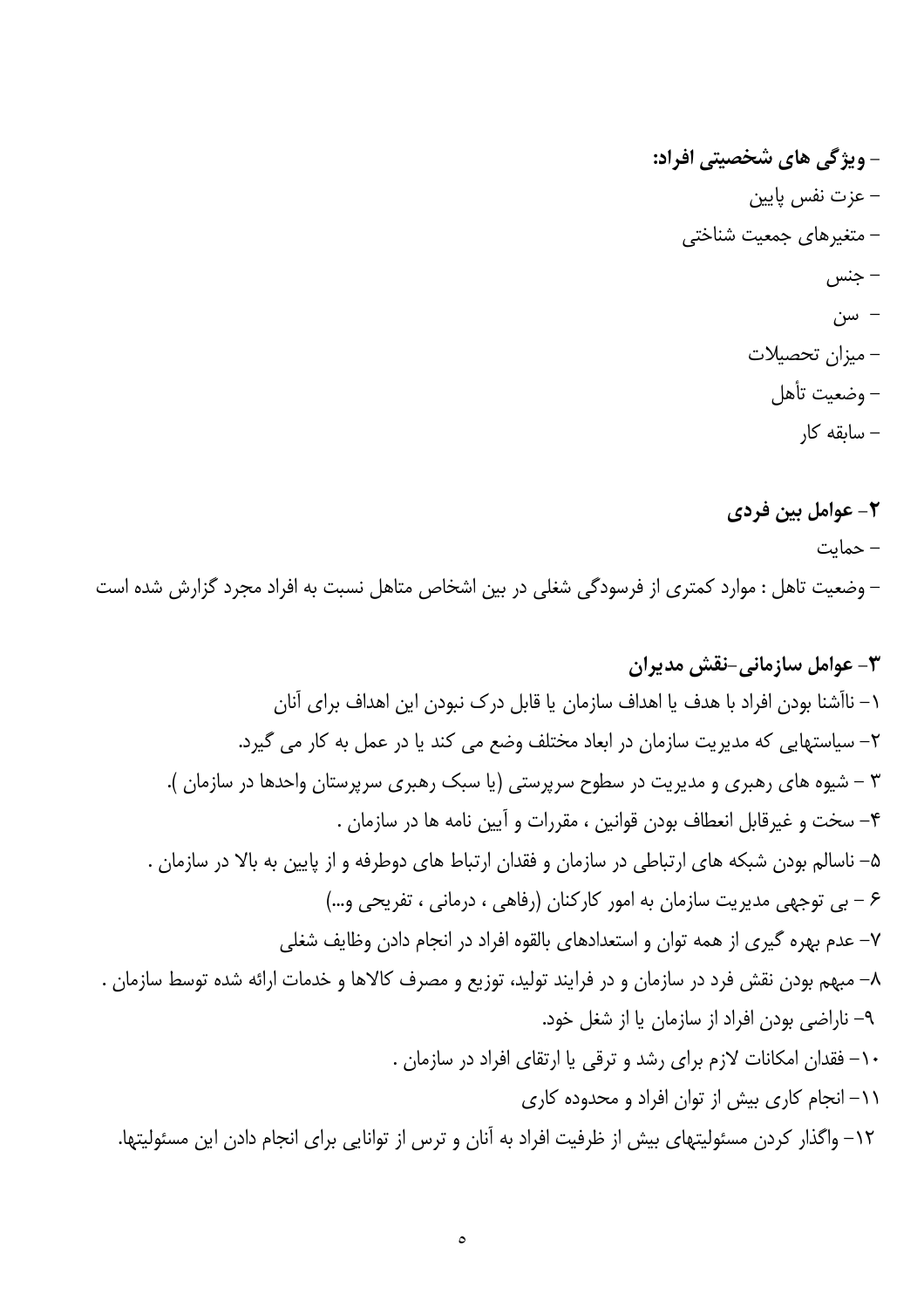۱۳– گرفتارشدن در شرایط تصدی نقش های متعارض که طی آن نقشهایی به عهده فرد گذاشته می شود که بـا هــم در تعارض اند.

۱۴– هماهنگ نبودن میزان پرداخت حقوٍ و مزایا با میزان کاری که انتظار می رود افراد در سازمان انجام دهند. ۱۵ – نامناسب بودن نظام ارزیابی عملکرد شغلی افراد و جایگزین شدن رابطه به جای ضابطه در سازمان . ۱۶– فقدان امکانات مناسب و اثر بخش آموزشی برای کارکنان سازمان و ناآشنا بودن آنان با وظایف شغلی خود. ١٧– عدم به كارگيرى روشهاى عملى براى آزمايش و انتخاب افراد و واگذارى تصدى مشاغل به افراد غيرواجد شرايط . ۸ ۱– ناآشنایی کامل افراد به وظایف شغلی خود از همان آغاز ورود به یک سازمان

تعارض نقش – تعارض نقش زمانی رخ می دهد که خواسته ها یا درخواست های متناقض و نامتناقض بر روی افراد اعمال شود – دستوراتی خارج از قلمرو و مسئولیت حرفه ای داده شود – هنگامی که ارزش های اخلاقی فرد با مدیران و سرپرستان در تضادباشد.

تراكم كاري:

مؤلفه های تراکم کاری کمی در خواست ها بیش از حد ی است که زمان کمی برای رسیدگی به آنها وجود دارد. تراکم کیفی : پیچیدگی شغل

اثرات عمده فرسودگی شغلی ١– كاهش عملكرد است كه در آن فرد نمى تواند از تمام و قسمت اعظم توان ، استعداد وانرژى جسمى و روانى خود براى انجام كار استفاده كند. ۲ – تلاش برای یافتن مشاغل و حرفه های جدید ۳ – اغلب قربانیان سندرم فرسودگی شغلی درواقع از لحاظ روان شناختی حالت کنـاره گیـری "WITHDRAW" پیشـه می کنند و تا زمان بازنشستگی دچار چنین وضعیتی خواهندبود.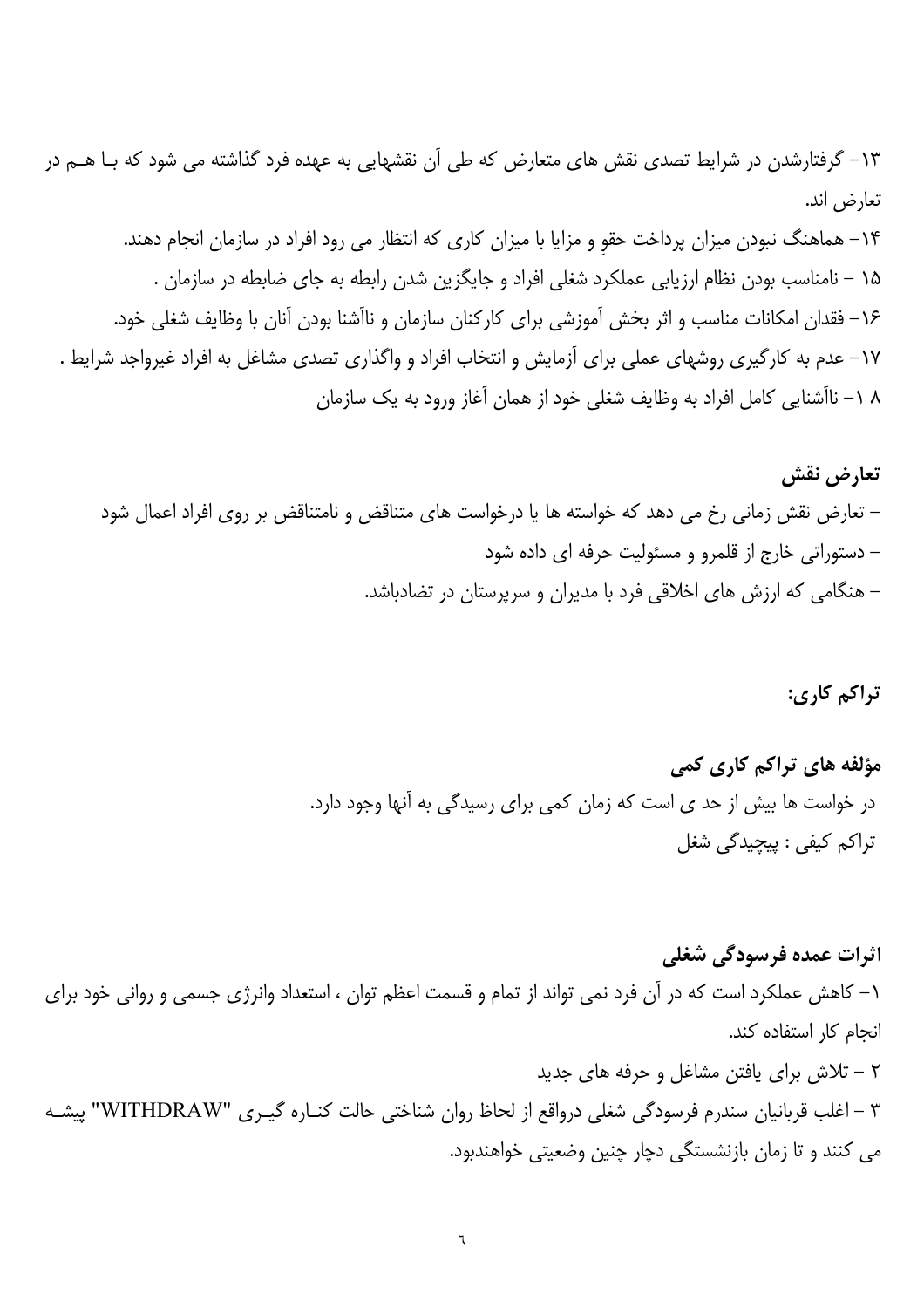۴– افرادی که از سندرم فرسودگی کاری رنج می برند ممکن است در جستجوی مشاغل و نقشهای اداری و اجرایی باشند.

رهایی از فرسودگی شغلی

تغییرات ساختاری در محل های کار : ١- كاهش نسبت ميان تعداد كاركنان به مددجويان ٢– كاهش سرعت كار ٣- دادن استقلال بیشتر به كاركنان جهت انتخاب برنامه كاری ۴- از میزان فشارهای روانی وارد بر افراد کاسته شود ۵– افراد مبتلا به فرسودگی شغلی مورد حمایت سرپرست واحد محل کار خود، همکاران ، دوستان و آشنایان قرار گیرند، ۶– این افراد برای خود تفریحات سالم و سرگرمی های خارج از محل کار داشته باشند.

> رهایی از فرسودگی شغلی -*فردی* ۱– بعضی از رفتارهای خود را تغییر دهید : مسئولیتی را که از عهده انجام دادن آن بر نمی آیید، قبول نکنید. ٢- از برنامه های متنوع برای بهبود وضعیت بدنی استفاده کنید : – اوقات خاصی از شبانه روز را به ورزش کردن اختصاص دهید – از برنامه های غذایی مناسب استفاده کنید ٣- روشهای خاص ایجاد آرامش ( Relaxation ) ۴- روش های کارآمد برای انجام کارها ۵- در کار روزانه کارکنان تغییراتی داد : – با جابجا كردن آنها تنوعي در كارشان به وجود آورد - می توان محیط های مناسب کاری به وجود آورد – تنظیم برنامه های تفریحی و دسته جمعی خستگی روزانه ۶– سایر: – ابحاد علاقه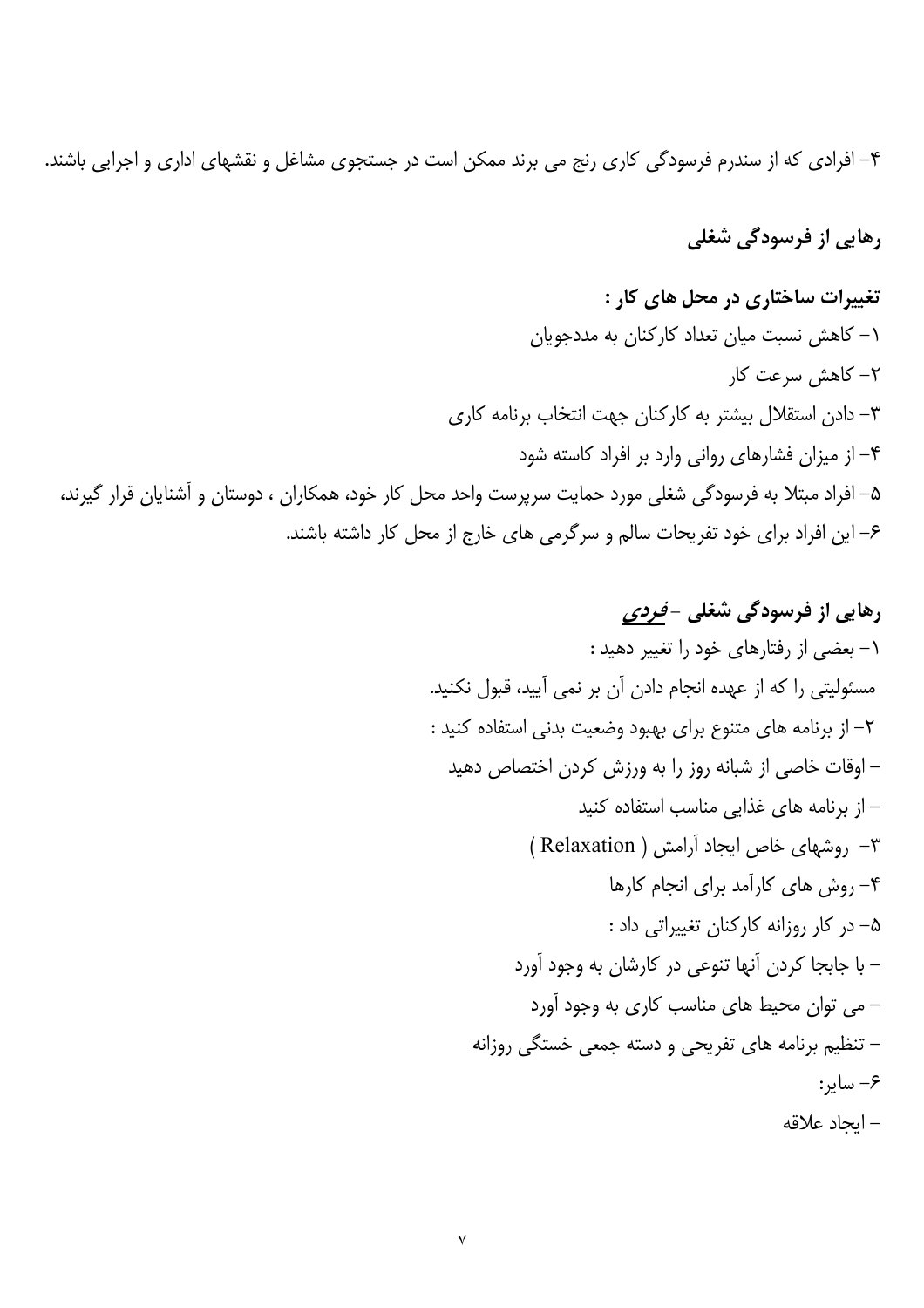رهایی از فرسودگی شغلی - *نقش مدیران* ١–– افرادي را به كاري بگماريد كه نه تنها به آن علاقه مند باشند بلكه از ويژگيهاي شخصـيتي لازم بـراي انجـام دادن درست وظایف شغلی برخوردار باشند. ۲– برای متصدیان مشاغل گوناگون سازمان ، دوره های آموزشی مناسب تشکیل دهید مراقب باشید که برنامه ریزی طراحی و اجرای چنین دوره هایی براساس نتایج حاصل از تجزیه و تحلیـل شـغل شـرکت کنندگان در دوره آموزشی انجام گیرد. ٣ – امكاناتي را فراهم آوريد كه مهارتهاي افراد بسته به موضوع مسئوليت كاري آنها، افزايش يابد. ۴– شرایط خطرآفرین در سازمان را به حداقل برسانید و امکاناتی را فراهم آورید که افراد در معـرض خطـر و محرکهـای تنش زای اضافی قرار نگیرند. به عنوان نمونه دچار برق گرفتگی یا سانحه و حادثه نشوند. ۵– شبکه های ارتباطی در سازمان را بهبود بخشید به گونه ای که کیفیت و کمیت ارتبـاط هـا در سـازمان ، در بهتـرین وضع خود باشند و اطمینان حاصل کنید که افراد می توانند نظرات و شکایات ، پیشنهادات و انتقادات خود را در رابطـه بـا هر فرد یا موضوع ، به راحتی و بدون ترس و نگرانی و به شیوه ای منطقی ارائه دهند. ۶– در نهایت مدیران می توانند با رفتار سنجیده خود به کارمندان بیاموزند چگونه بدون ترس و نگرانی بـا سرپرسـت یـا مدير خود وارد گفتگو شوند

> مدیران در رابطه با پرسنل سبک رهبری خاصی که توسط سرپرستان سازمان اتخاذ می شود: پایین بودن رفاه و آسایش کارکنان پایین بودن روابط دوستانه و گرم بین سرپرستان و پرسنل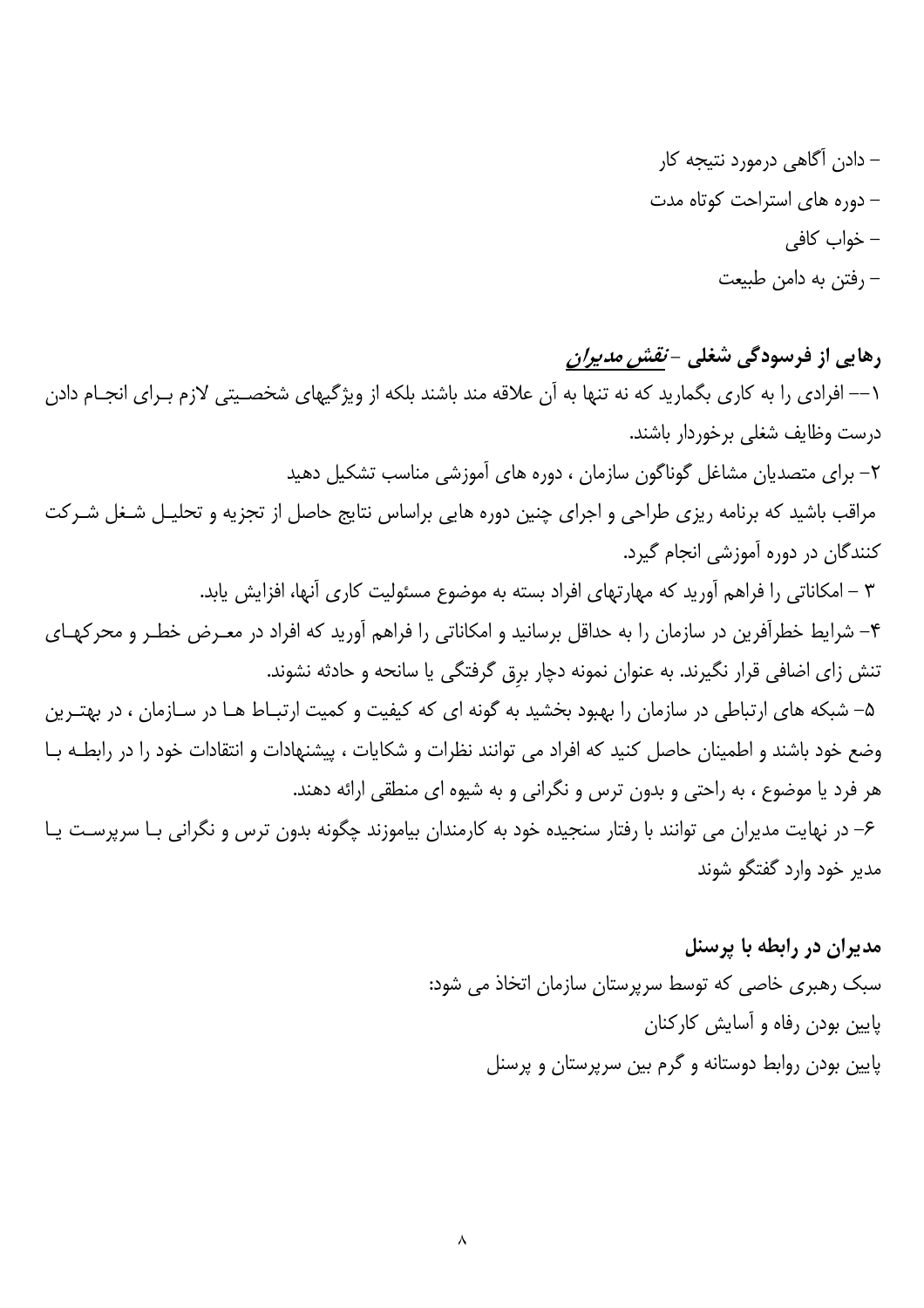## سبک ملاحظه کاری معقول

مشاوره ، گوش فرادادن و پیشنهادهای پاری دهنده به اعضای سازمان می شود.

مدیران در رابطه با محیط کاری

١- كاهش و ازبين بردن استرسهاى موجود در محيط كار: این مسئله به عنوان اولین قدم برای بهبودی سندرم فرسودگی شغلی به حساب می آید. ازآنجایی که وجود استرسهای شغلی در پیدایش این سندرم نقش کلیدی و اساسی را بـازی مـی کننـد لـذا رفـع اینگونـه فشارهای روانی به بهبود سندرم فوق کمک شایان توجهی می کند ۲– افرادی که از فرسودگی شغلی رنج می برند نیاز مضاعف و دوچندانی به حمایتهای خانواده ، دوستان و همکاران دارند: به دیگر سخن ، حمایتهای روحی و عاطفی از این دسته افراد در بهبودیشان نقش مهمی را دارد ٣- ارائه خدمات مشاوره ای برای پرسنل : تغییر نگرشهای منفی مبتلایان و دمیدن روح عزت نفس و خود ارزشمندی در آنها درواقع از نیازهای ایشان محسوب مـی شود; ۴- تغییر شرایط کاری نامساعد و نامطلوب.

مدیران در رابطه با خود

بيشنهادها : – مدیران باید بیاموزند که برای مقابله با فشارهای روانی اوقات خود را تنظیم کنند . – آموزش چگونگی مقابله با مسائل و مشکلات به دیگران . – در صورت فشار شدید بهتر است از کمک های تخصصی روانشناسی بالینی و روانپزشکی استفاده شود. – مدیران می توانند حتی در طی کارهای روزانه نیز برای خود فرصت ها یا تعطیلات کوتاه مدت به وجود بیاورند .

# توصيه به مديران – داشتن نظم در کارها – مطالعه كردن وبه روز بودن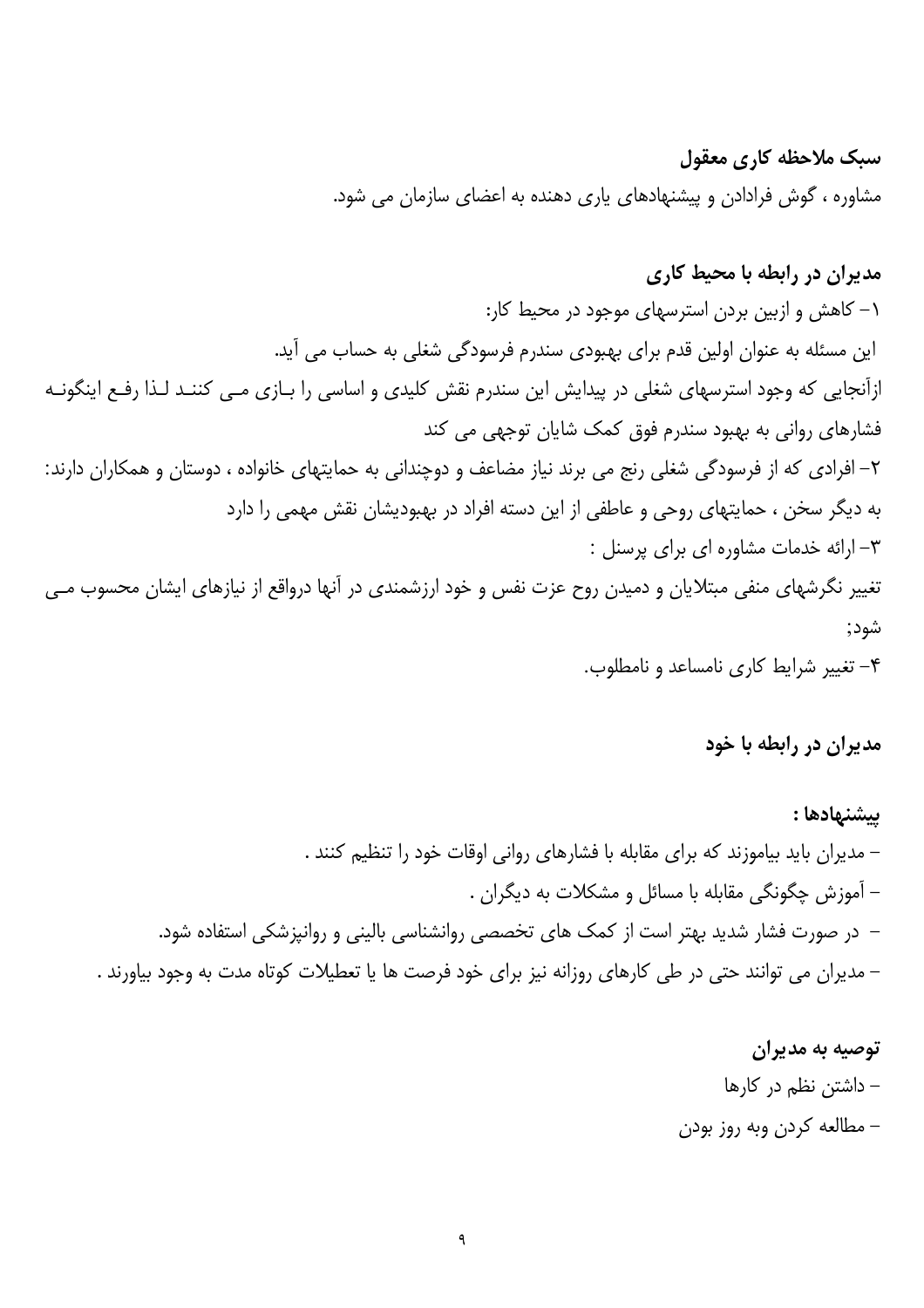مهم

پیشگیری اولیه یکی از بهترین روش ها جهت مقابله با فشار روانی <u>جس*تجوی حمایت*</u> از سوی اعضاء قابل اعتماد بین همکاران ،خانواده و يا گروه اجتماعي.

رویکردهای مختلف نسبت به فرسودگی شغلی :

رويكرد باليني مفهوم فرسودگی شغلی بیش از آن که به صورت نظری بیان شود به شکل تجربی مطرح شده است، این چهار گروه بیشتر احتمال ابتلا به فرسودگی شغلی را دارند . ١- كاركنان فداكار و متعهد به سازمان: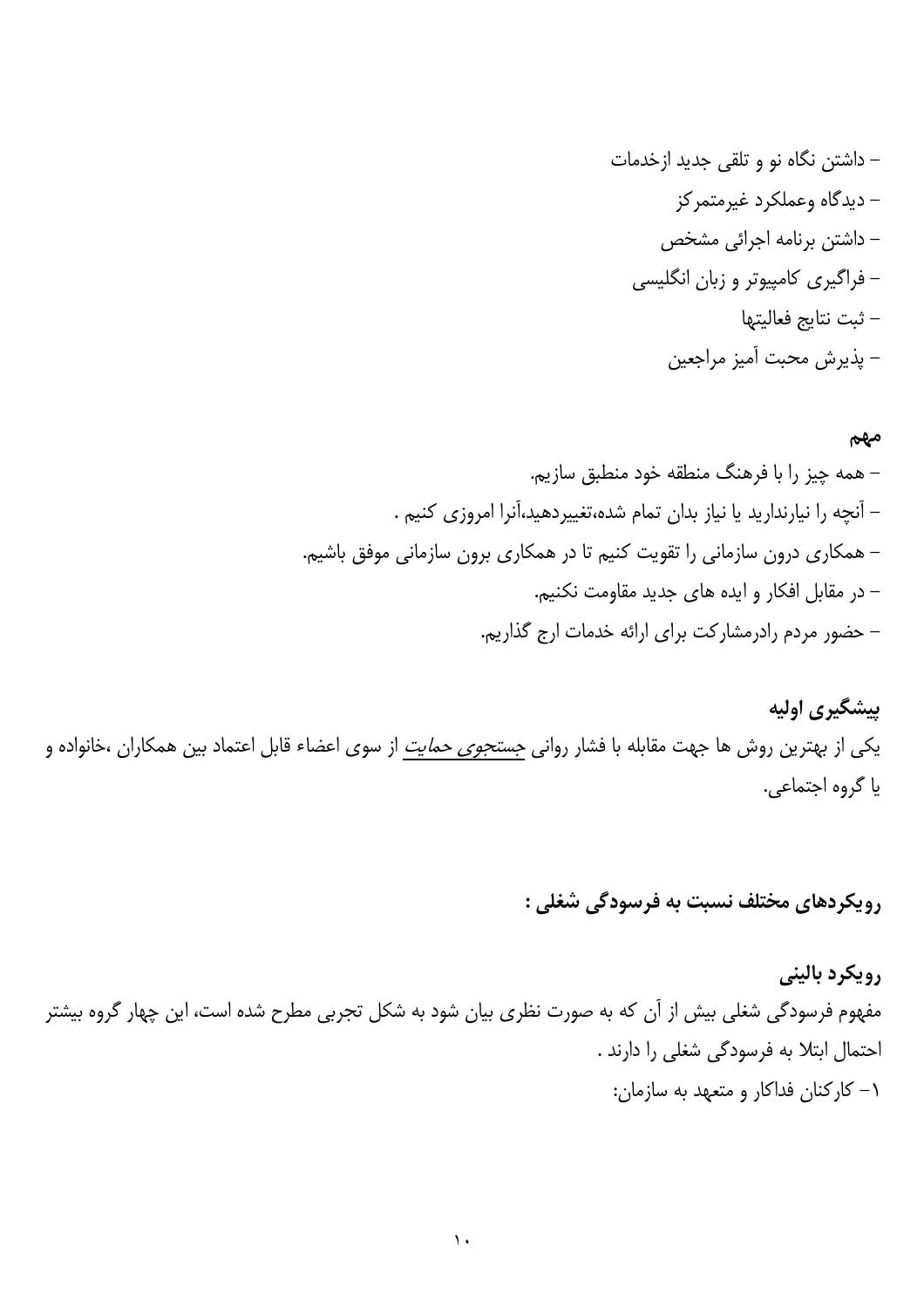افرادی که همواره در صدد کمک به دیگران هستند و برایشان اهمیت ندارد که مددجو کیست. بلکه به این مسئله توجـه دارند که مددجویان نیازمند کمک هستند و باید به آنها رسیدگی شود این کارکنان با فشار مضاعف گریبـانگیر هسـتند . از یک طرف نیرویی از درون آنهان را برای عملکرد بهتر تحریک می کند و از سوی دیگر مراجعان آنان را تحت فشار قـرار می دهند . اگر این عوامل فشار آور به عوامل فشار زای سازمانی اضافه شود فرد متعهد به سازمان ، به سـوی فرسـودگی شغلي هدايت مي شود .

۲– افرادی که سازمان را به عنوان جایگزینی برای زندگی اجتماعی به کار می برند: این گروه از کارکنان افرادی هستند که زندگی بیرون از اداره برای آنها رضایت بخش نیست، در واقع این کارکنـان تعهـد بیش از حد به کار دارند و مدت طولانی را در سازمان کار می کنند و بیانگر این مسئله است کـه ، کارمنـد زنـدگی خـارج ازکار را رها کرده است که خود زمینه ای برای تجربه فرسودگی شغلی است .

٣- افراد سلطه طلب : این گروه نیاز زیادی دارند که دیگران را کنترل کنند و معتقدند هیچ کس نمی تواند کارها را به خوبی آنان انجام دهد . به این دلیل است که افراد سلطه طلب سعی می کنند دیگران را از آموزش های لازم برای انجام کار عقب نگهدارند . سلطه جویی این افراد اثرات منفی روی سازمان می گذارد و منجر به نگرش منفی و بدبینی و تنفر افراد سازمان می شـود . و از آنجایی که افراد سلطه جو در تمام امور سازمان دخالت می کنند به تدریج دچار فرسودگی شغلی می شوند.  $-\mathbf{e}$ مديران :

گروه دیگری که استعداد زیادی برای مبتلا شدن به فرسودگی شغلی دارند ، مدیرانی هستند که بیش از حد کار می کننـد گروهی از مدیران هنگام شروع کار در مؤسسه از نیرویی قوی برخوردارند و می توانند سازمان را فعال کننـد و تمـام امـور سازمان را تحت كنترل و نظارت خويش بگيرند.